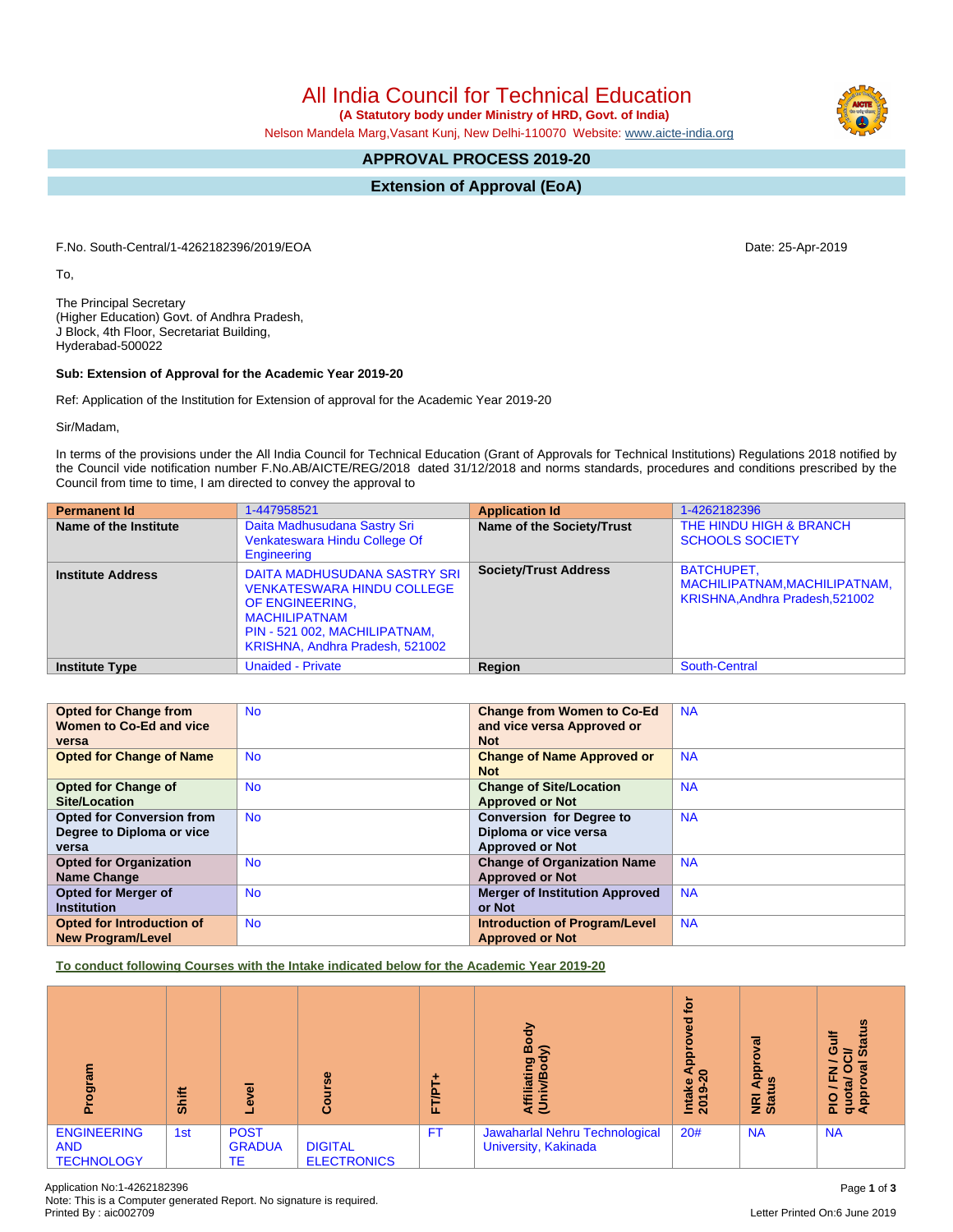|                                                       |     |                                            | <b>AND</b><br><b>COMMUNICATIO</b><br><b>N SYSTEMS</b>                                           |           |                                                        |      |           |           |
|-------------------------------------------------------|-----|--------------------------------------------|-------------------------------------------------------------------------------------------------|-----------|--------------------------------------------------------|------|-----------|-----------|
| <b>ENGINEERING</b><br><b>AND</b><br><b>TECHNOLOGY</b> | 1st | <b>POST</b><br><b>GRADUA</b><br><b>TE</b>  | <b>POWER</b><br><b>SYSTEMS</b><br><b>CONTROL AND</b><br><b>AUTOMATION</b><br><b>ENGINEERING</b> | <b>FT</b> | Jawaharlal Nehru Technological<br>University, Kakinada | 20#  | <b>NA</b> | <b>NA</b> |
| <b>ENGINEERING</b><br><b>AND</b><br><b>TECHNOLOGY</b> | 1st | <b>UNDER</b><br><b>GRADUA</b><br><b>TE</b> | <b>CIVIL</b><br><b>ENGINEERING</b>                                                              | <b>FT</b> | Jawaharlal Nehru Technological<br>University, Kakinada | 51#  | <b>NA</b> | <b>NA</b> |
| <b>ENGINEERING</b><br><b>AND</b><br><b>TECHNOLOGY</b> | 1st | <b>UNDER</b><br><b>GRADUA</b><br><b>TE</b> | <b>COMPUTER</b><br><b>SCIENCE AND</b><br><b>ENGINEERING</b>                                     | <b>FT</b> | Jawaharlal Nehru Technological<br>University, Kakinada | 51#  | <b>NA</b> | <b>NA</b> |
| <b>ENGINEERING</b><br><b>AND</b><br><b>TECHNOLOGY</b> | 1st | <b>UNDER</b><br><b>GRADUA</b><br><b>TE</b> | <b>ELECTRONICS &amp;</b><br><b>COMMUNICATIO</b><br><b>N ENGG</b>                                | <b>FT</b> | Jawaharlal Nehru Technological<br>University, Kakinada | 102# | <b>NA</b> | <b>NA</b> |
| <b>ENGINEERING</b><br><b>AND</b><br><b>TECHNOLOGY</b> | 1st | <b>UNDER</b><br><b>GRADUA</b><br><b>TE</b> | <b>ELECTRICAL</b><br><b>AND</b><br><b>ELECTRONICS</b><br><b>ENGINEERING</b>                     | <b>FT</b> | Jawaharlal Nehru Technological<br>University, Kakinada | 51   | <b>NA</b> | <b>NA</b> |
| <b>ENGINEERING</b><br><b>AND</b><br><b>TECHNOLOGY</b> | 1st | <b>UNDER</b><br><b>GRADUA</b><br>TE        | <b>MECHANICAL</b><br><b>ENGINEERING</b>                                                         | <b>FT</b> | Jawaharlal Nehru Technological<br>University, Kakinada | 102# | <b>NA</b> | <b>NA</b> |
| <b>ENGINEERING</b><br><b>AND</b><br><b>TECHNOLOGY</b> | 1st | <b>POST</b><br><b>GRADUA</b><br><b>TE</b>  | <b>STRUCTURAL</b><br><b>ENGINEERING</b>                                                         | <b>FT</b> | Jawaharlal Nehru Technological<br>University, Kakinada | 20#  | <b>NA</b> | <b>NA</b> |
| <b>ENGINEERING</b><br><b>AND</b><br><b>TECHNOLOGY</b> | 1st | <b>POST</b><br><b>GRADUA</b><br><b>TE</b>  | <b>MACHINE</b><br><b>DESIGN</b>                                                                 | <b>FT</b> | Jawaharlal Nehru Technological<br>University, Kakinada | 20#  | <b>NA</b> | <b>NA</b> |

+FT –Full Time,PT-Part Time

# Punitive Action against the Institute

| Deficiencies Noted based on Self Disclosure |                   |  |  |  |  |
|---------------------------------------------|-------------------|--|--|--|--|
| <b>Particulars</b>                          | <b>Deficiency</b> |  |  |  |  |
| <b>Faculty Deficiency</b>                   | Yes               |  |  |  |  |
|                                             |                   |  |  |  |  |
|                                             |                   |  |  |  |  |
| *Please refer Deficiency Report for details |                   |  |  |  |  |

**DAITA MADHUSUDANA SASTRY SRI VENKATESWARA HINDU COLLEGE OF ENGINEERING** is hereby informed to submit the compliance of the deficiencies mentioned above to the Regional Office within a period of **6 months** from the date of issuance of this letter failing which the council shall initiate strict action as defined in Approval Process Handbook 2019-20 during the subsequent Academic Year.

In case of any differences in content in this Computer generated Extension of Approval Letter, the content/information as approved by the Executive